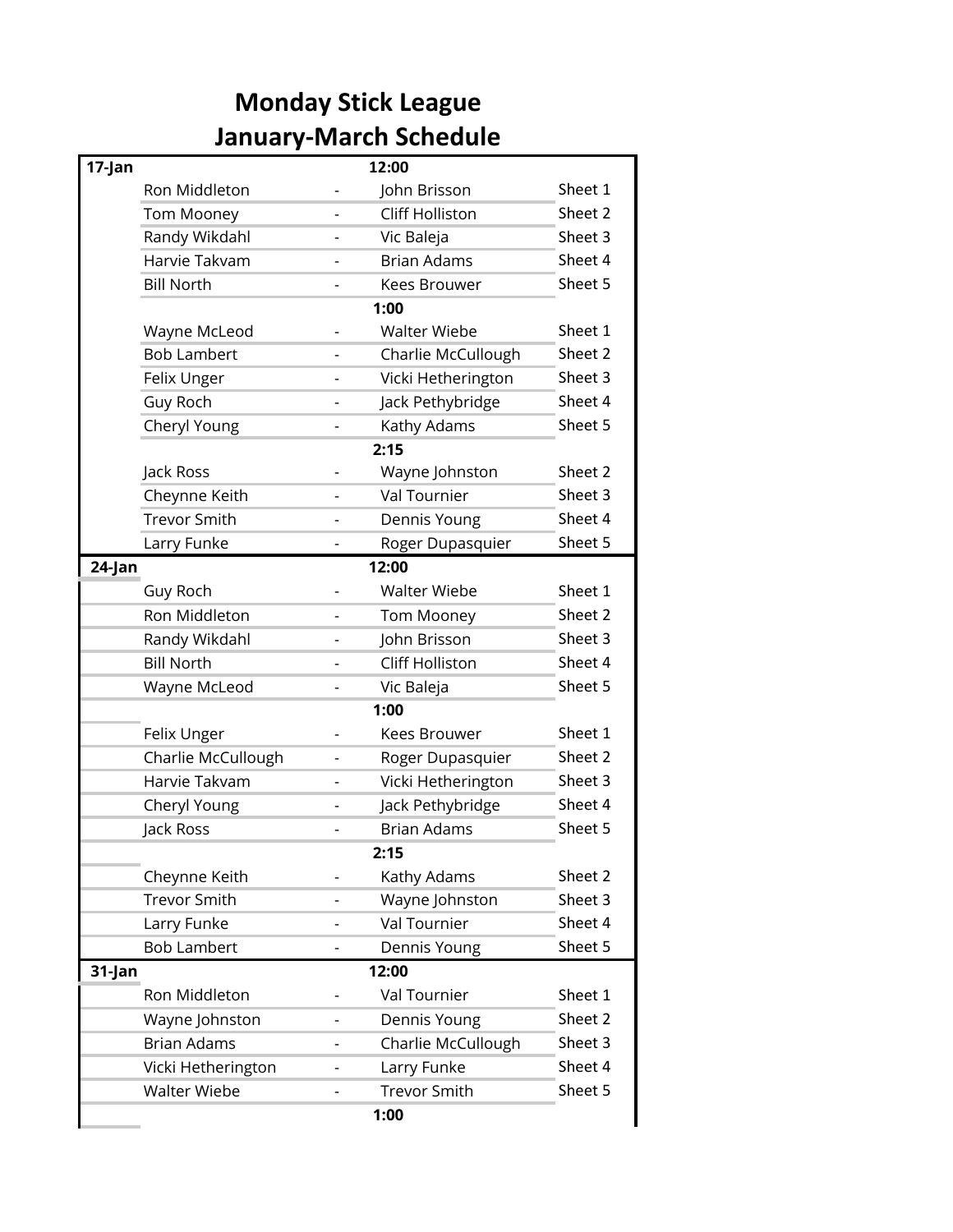| Jack Pethybridge       |                          | <b>Bob Lambert</b>     | Sheet 1 |  |  |  |  |
|------------------------|--------------------------|------------------------|---------|--|--|--|--|
| Kathy Adams            |                          | Roger Dupasquier       | Sheet 2 |  |  |  |  |
| Kees Brouwer           | -                        | Cheynne Keith          | Sheet 3 |  |  |  |  |
| Vic Baleja             |                          | Jack Ross              | Sheet 4 |  |  |  |  |
| John Brisson           | $\overline{\phantom{0}}$ | Harvie Takvam          | Sheet 5 |  |  |  |  |
| 2:15                   |                          |                        |         |  |  |  |  |
| Cliff Holliston        | Cheryl Young             | Sheet 2                |         |  |  |  |  |
| <b>Tom Mooney</b>      |                          | Guy Roch               | Sheet 3 |  |  |  |  |
| Randy Wikdahl          | $\overline{\phantom{0}}$ | Felix Unger            | Sheet 4 |  |  |  |  |
| <b>Bill North</b>      | -                        | Wayne McLeod           | Sheet 5 |  |  |  |  |
| 07-Feb                 |                          | 12:00                  |         |  |  |  |  |
| <b>Brian Adams</b>     |                          | Wayne McLeod           | Sheet 1 |  |  |  |  |
| Ron Middleton          |                          | Larry Funke            | Sheet 2 |  |  |  |  |
| <b>Bob Lambert</b>     | $\blacksquare$           | <b>Trevor Smith</b>    | Sheet 3 |  |  |  |  |
| Charlie McCullough     |                          | Cheynne Keith          | Sheet 4 |  |  |  |  |
| Roger Dupasquier       | $\overline{\phantom{0}}$ | Jack Ross              | Sheet 5 |  |  |  |  |
|                        |                          | 1:00                   |         |  |  |  |  |
| Dennis Young           |                          | Cheryl Young           | Sheet 1 |  |  |  |  |
| Val Tournier           |                          | Harvie Takvam          | Sheet 2 |  |  |  |  |
| Wayne Johnston         | $\overline{\phantom{0}}$ | Guy Roch               | Sheet 3 |  |  |  |  |
| Kathy Adams            | $\overline{\phantom{0}}$ | Felix Unger            | Sheet 4 |  |  |  |  |
| Kees Brouwer           | $\overline{\phantom{0}}$ | John Brisson           | Sheet 5 |  |  |  |  |
|                        |                          | 2:15                   |         |  |  |  |  |
| Jack Pethybridge       |                          | <b>Bill North</b>      | Sheet 2 |  |  |  |  |
| Vicki Hetherington     | $\overline{\phantom{0}}$ | Randy Wikdahl          | Sheet 3 |  |  |  |  |
| <b>Walter Wiebe</b>    |                          | <b>Tom Mooney</b>      | Sheet 4 |  |  |  |  |
| Vic Baleja             | $\overline{\phantom{0}}$ | <b>Cliff Holliston</b> | Sheet 5 |  |  |  |  |
| 14-Feb                 |                          | 12:00                  |         |  |  |  |  |
| Val Tournier           |                          | Roger Dupasquier       | Sheet 1 |  |  |  |  |
| Wayne Johnston         |                          | Charlie McCullough     | Sheet 2 |  |  |  |  |
| Kathy Adams            | $\overline{\phantom{0}}$ | <b>Bob Lambert</b>     | Sheet 3 |  |  |  |  |
| Jack Pethybridge       | $\overline{\phantom{0}}$ | <b>Trevor Smith</b>    | Sheet 4 |  |  |  |  |
| Vicki Hetherington     | $\overline{\phantom{0}}$ | Cheynne Keith          | Sheet 5 |  |  |  |  |
|                        |                          | 1:00                   |         |  |  |  |  |
| <b>Walter Wiebe</b>    |                          | Jack Ross              | Sheet 1 |  |  |  |  |
| <b>Brian Adams</b>     | $\overline{\phantom{0}}$ | Larry Funke            | Sheet 2 |  |  |  |  |
| John Brisson           |                          | Felix Unger            | Sheet 3 |  |  |  |  |
| <b>Cliff Holliston</b> | $\overline{\phantom{a}}$ | Guy Roch               | Sheet 4 |  |  |  |  |
| Ron Middleton          | $\overline{\phantom{0}}$ | Dennis Young           | Sheet 5 |  |  |  |  |
|                        |                          | 2:15                   |         |  |  |  |  |
| Kees Brouwer           |                          | Cheryl Young           | Sheet 2 |  |  |  |  |
| Vic Baleja             | $\overline{\phantom{a}}$ | Harvie Takvam          | Sheet 3 |  |  |  |  |
| <b>Tom Mooney</b>      |                          | Wayne McLeod           | Sheet 4 |  |  |  |  |
| Randy Wikdahl          | -                        | <b>Bill North</b>      | Sheet 5 |  |  |  |  |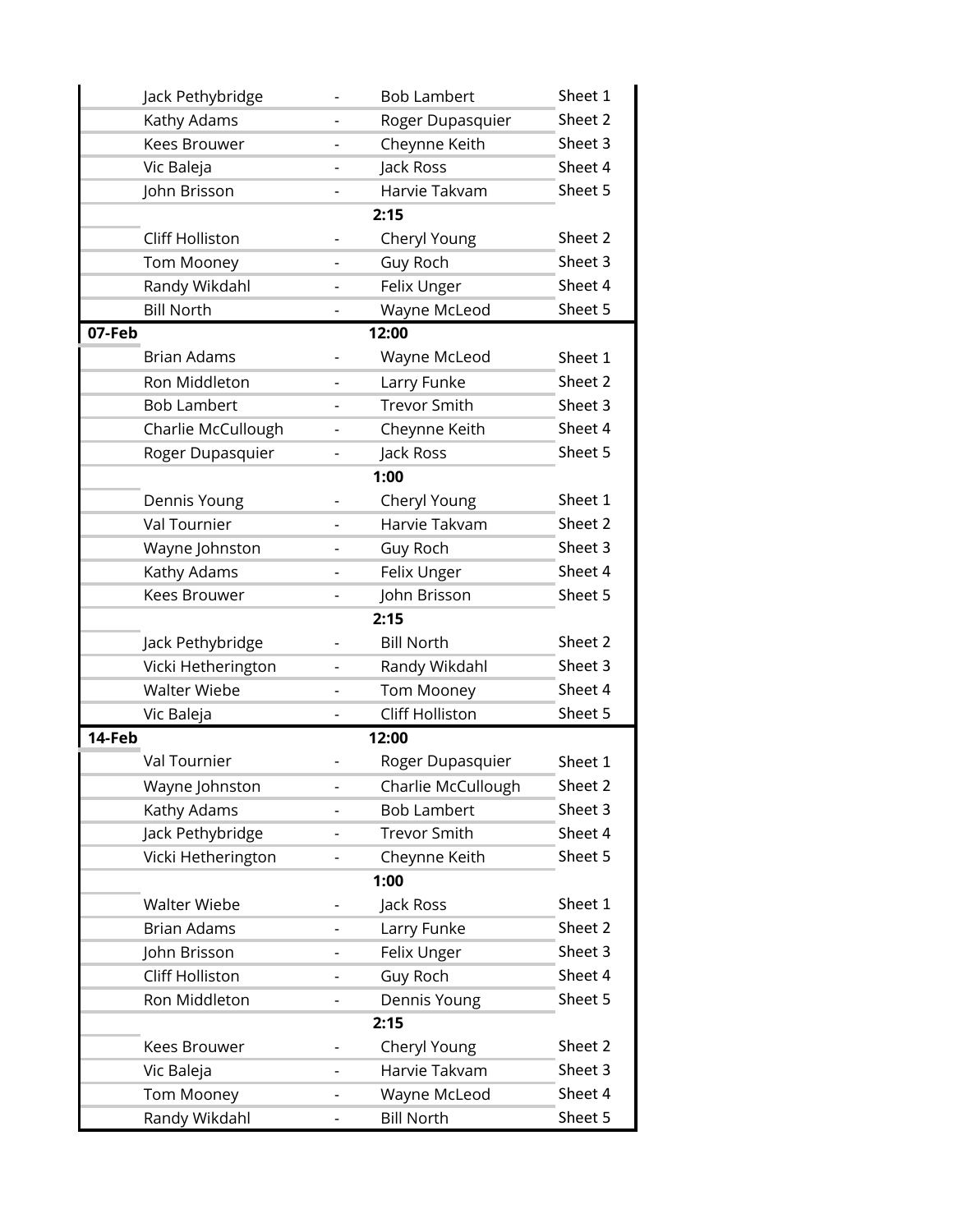| 28-Feb |                     |                          | 12:00                  |         |
|--------|---------------------|--------------------------|------------------------|---------|
|        | Wayne McLeod        |                          | Randy Wikdahl          | Sheet 1 |
|        | Felix Unger         |                          | Tom Mooney             | Sheet 2 |
|        | <b>Guy Roch</b>     | $\overline{\phantom{0}}$ | John Brisson           | Sheet 3 |
|        | Harvie Takvam       | $\overline{a}$           | <b>Cliff Holliston</b> | Sheet 4 |
|        | Cheryl Young        | $\overline{\phantom{a}}$ | Vic Baleja             | Sheet 5 |
|        |                     |                          | 1:00                   |         |
|        | Charlie McCullough  |                          | Kathy Adams            | Sheet 1 |
|        | Roger Dupasquier    | $\overline{\phantom{0}}$ | Wayne Johnston         | Sheet 2 |
|        | Jack Ross           |                          | Kees Brouwer           | Sheet 3 |
|        | Cheynne Keith       |                          | <b>Walter Wiebe</b>    | Sheet 4 |
|        | Larry Funke         |                          | Jack Pethybridge       | Sheet 5 |
|        |                     |                          | 2:15                   |         |
|        | <b>Trevor Smith</b> |                          | Vicki Hetherington     | Sheet 2 |
|        | <b>Bob Lambert</b>  | $\overline{a}$           | <b>Brian Adams</b>     | Sheet 3 |
|        | Ron Middleton       |                          | <b>Bill North</b>      | Sheet 4 |
|        | Dennis Young        |                          | Val Tournier           | Sheet 5 |
| 07-Mar |                     |                          | 12:00                  |         |
|        | Roger Dupasquier    |                          | <b>Bob Lambert</b>     | Sheet 1 |
|        | Dennis Young        |                          | Larry Funke            | Sheet 2 |
|        | John Brisson        |                          | <b>Tom Mooney</b>      | Sheet 3 |
|        | Kathy Adams         | $\overline{\phantom{a}}$ | Jack Ross              | Sheet 4 |
|        | Val Tournier        |                          | <b>Trevor Smith</b>    | Sheet 5 |
|        |                     |                          | 1:00                   |         |
|        | Wayne Johnston      |                          | Cheynne Keith          | Sheet 1 |
|        | <b>Brian Adams</b>  | $\overline{a}$           | Cheryl Young           | Sheet 2 |
|        | Jack Pethybridge    | $\overline{a}$           | Harvie Takvam          | Sheet 3 |
|        | Vicki Hetherington  |                          | Guy Roch               | Sheet 4 |
|        | Ron Middleton       |                          | Charlie McCullough     | Sheet 5 |
|        |                     |                          | 2:15                   |         |
|        | <b>Walter Wiebe</b> |                          | Felix Unger            | Sheet 2 |
|        | <b>Kees Brouwer</b> |                          | Wayne McLeod           | Sheet 3 |
|        | Vic Baleja          | $\overline{a}$           | <b>Bill North</b>      | Sheet 4 |
|        | Cliff Holliston     |                          | Randy Wikdahl          | Sheet 5 |
| 14-Mar |                     |                          | 12:00                  |         |
|        | <b>Brian Adams</b>  |                          | Wayne Johnston         | Sheet 1 |
|        | Vicki Hetherington  | $\overline{\phantom{m}}$ | Dennis Young           | Sheet 2 |
|        | <b>Walter Wiebe</b> | -                        | Roger Dupasquier       | Sheet 3 |
|        | Kees Brouwer        |                          | Charlie McCullough     | Sheet 4 |
|        | Cliff Holliston     | $\overline{\phantom{0}}$ | Larry Funke            | Sheet 5 |
|        |                     |                          | 1:00                   |         |
|        | Jack Pethybridge    |                          | Val Tournier           | Sheet 1 |
|        | Ron Middleton       |                          | Kathy Adams            | Sheet 2 |
|        | Vic Baleja          | $\overline{\phantom{0}}$ | <b>Bob Lambert</b>     | Sheet 3 |